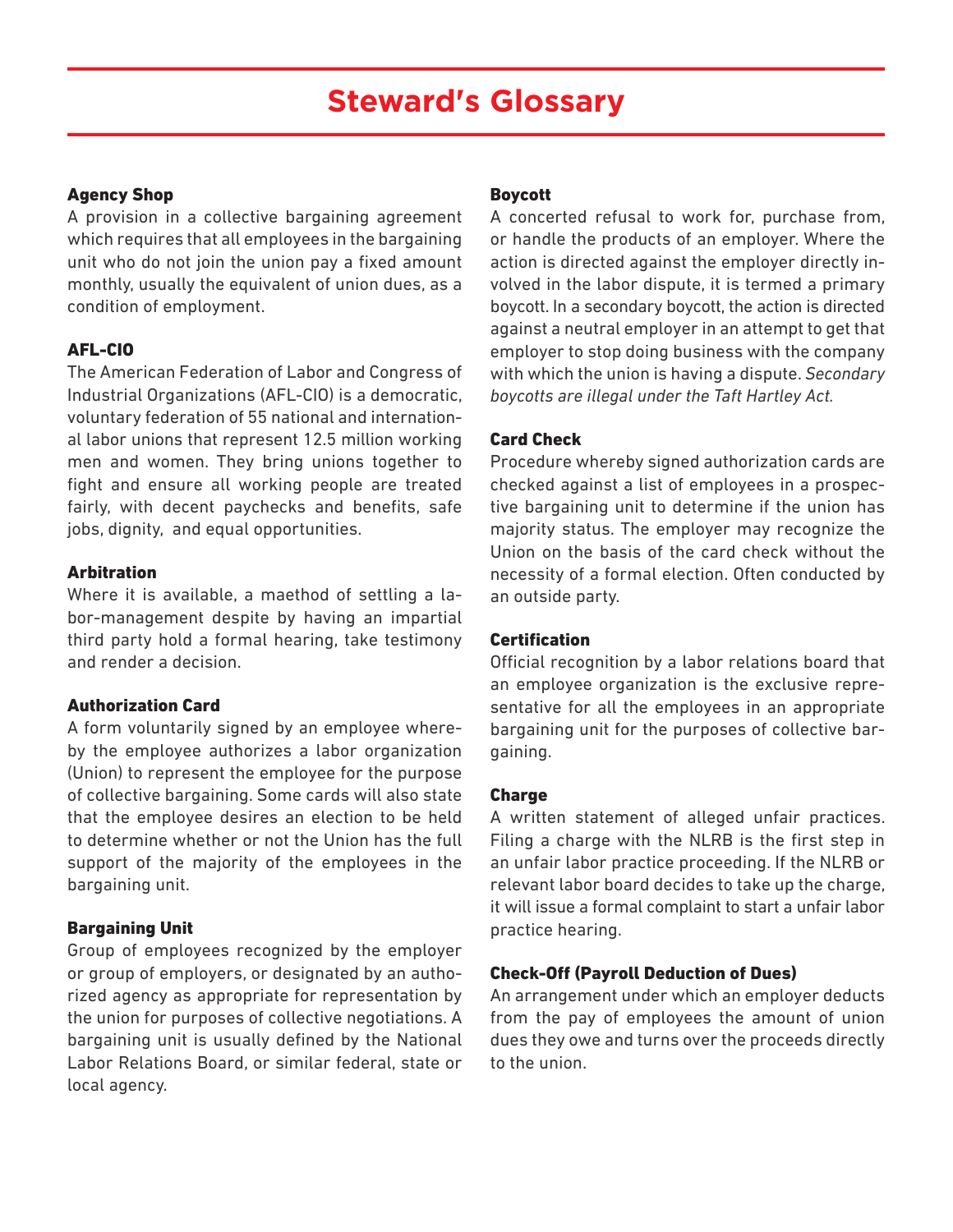#### Closed Shop

An agreement between an employer and a union that, as a condition of employment, all employees must belong to the Union before being hired. The employer agrees to retain only those employees who belong to a union. Closed shop agreements were declared illegal by the Taft-Hartley Act.

#### Collective Bargaining

Negotiations between an Employer and Union, representing a group of employees, that determines the conditions of employment. The result of Collective Bargaining is a contract. Collective Bargaining is governed by Federal and State Statutory Laws, Administration Agency Regulations, and Judicial decisions.

# Concerted Activity

Actions taken by an employee or employees (generally on behalf of fellow-workers) in order to improve their working conditions or benefits. Bargaining law considers this type of activity protected from retaliation.

# **Decertification**

Removal by the National Labor Relations Board or relevant labor agency of a union's certification as the exclusive bargaining representative.

#### Duty of Fair Representation

A union's obligation to represent all people in the bargaining unit as fairly and equally as possible. This requirement applies both in the creation and interpretation of collective bargaining agreements. A Union Steward, for example, may not ignore a grievance which has merit, nor can that grievance be processed in a perfunctory manner. It should be noted, however, that the employee in the bargaining unit has no absolute right to have a grievance taken to arbitration. The union is obligated to give fair representative to all union members, and also to collective bargaining unit members who have not joined the union in "right-to-work" states or in public service units.

# Family Medical Leave Act

Federal law establishing a basic floor of 12 weeks of unpaid family and medical leave in any 12-month period for the birth or adoption of a child, to care for an immediate family member with a "serious health condition", or to receive care when the employee is unable to work because of his or her own "serious health condition."

#### Grandfather Clause

A contract provision specifying that employees placed on the payroll before a specified time will retain certain rights and benefits even though newer employees are not entitled to these rights.

#### Grievance

Any type of worker dissatisfaction including violations of the collective bargaining agreement, violations of law, violations of employer policies, violations of fair treatment, and violations of past practices. The definition of a grievance is usually part of the contract, and therefore may vary from one contract to another.

#### Grievance Procedure

A procedure usually established by a collective bargaining agreement to resolve disputes, problems or misunderstandings associated with the interpretation or application of the collective bargaining agreement. It consists of several steps with the last step of the procedure, usually being arbitration.

#### Group Grievance

A grievance signed by many people in a workplace in order to show management that members are united in their opposition to a management's action.

#### Informational Picketing

A type of picketing done with the express intent not to cause a work stoppage, but to publicize either the existence of a labor dispute or information concerning the dispute.

# Just Cause

A reason an employer must give for any disciplinary action it takes against an employee. An employer must show just cause only if a contract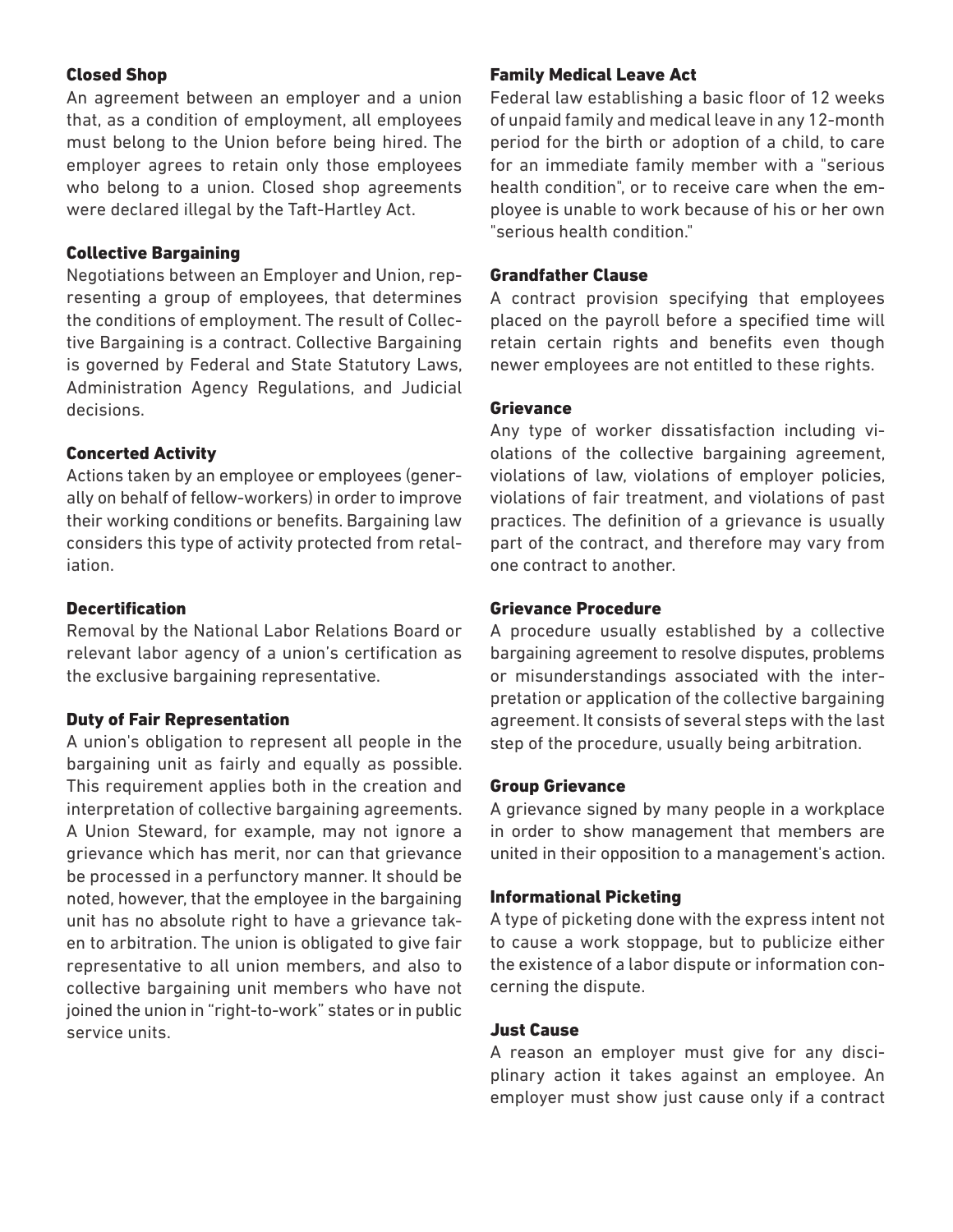requires it. Most contracts have just cause requirements which place the burden of proof for just cause on the employer.

#### **Lockout**

Shutdown of worksite by the employer to discourage union membership or activity to force employees to meet the demands or economic terms of the employer.

#### Made Whole

A catchall phrase used in grievance or other legal action where a remedy is sought from an employer. Often used in discharge and discipline cases where the union seeks to have a worker, who had been wrongly terminated or disciplined returned to work and reimbursed all wages, benefits, or other conditions lost due to an employer's unjustified action.

#### Movement Building

Working with other groups outside of CWA to build a multi-racial, multi-generational, working class base of people who can challenge corporate power and fight for dignity, respect.

#### National Labor Relations Act of 1935 (NLRA)

The federal act, also known as the Wagner Act, guarantees private-sector employees three things: 1) the right to form a union and engage in collective action; 2) requires employers to negotiate with the union; and 3) requires employers to provide certain information. The Act also established the National Labor Relations Board (NLRB) and defined unfair labor practices (ULP). It was amended by the Labor Management Relations Act of 1947 and the Labor Management Reporting and Disclosure Act of 1959.

# National Labor Relations Board (NLRB)

Agency created by the National Labor Relations Act (1935). The functions of the NLRB are to define appropriate bargaining units, to hold elections to determine whether a majority of workers want to be represented by a specific union or no union, to certify unions to represent employees; to interpret and apply the Act's provisions prohibiting certain employer and union unfair labor practices; and otherwise administer the provisions of the Act.

## National Mediation Board (NMB)

Established under the Railway Labor Act, the NMB conducts representation elections, regulates major disputes, and appoints arbitrators and boards to decide minor disputes in the railway and airline industry.

## Occupational Safety and Health Act (OSHA)

The Law which authorizes the OSHA agency to set standards, obligates employers to provide a safe workplace, and provides for enforcement of the standards.

#### Past Practice

A customary way of doing things not written into the collective bargaining agreement. Past practices can sometimes be enforced through the grievance procedure if the practice has been longstanding, consistent, and accepted by the parties.

#### Phone Banking

The organized calling of large numbers of members to inform them of a union policy or action or to gather information. This is often done by members volunteering who come into the union hall and call members to move them to action on an issue.

#### **Picketing**

The carrying of signs or the passing out of literature protesting working conditions or actions taken by the employer. Picketing occurs during a strike, or in the form of an informational picket. In this tactic, designed to put pressure on the employer, union members inform the public and other workers about the conditions they feel are unfair.

# Political Action Fund

A non-partisan political action committee that fights for workers' political power. Members' chance to have a voice on the issues they care about at the local, state, and national levels of government. Voluntary contributions to the fund go toward policies and candidates that champion workers' rights.

# Railway Labor Act of 1926 (RLA)

This law regulates labor relations in the railway and airlines industries, guaranteeing workers in these industries the right to form a union and bar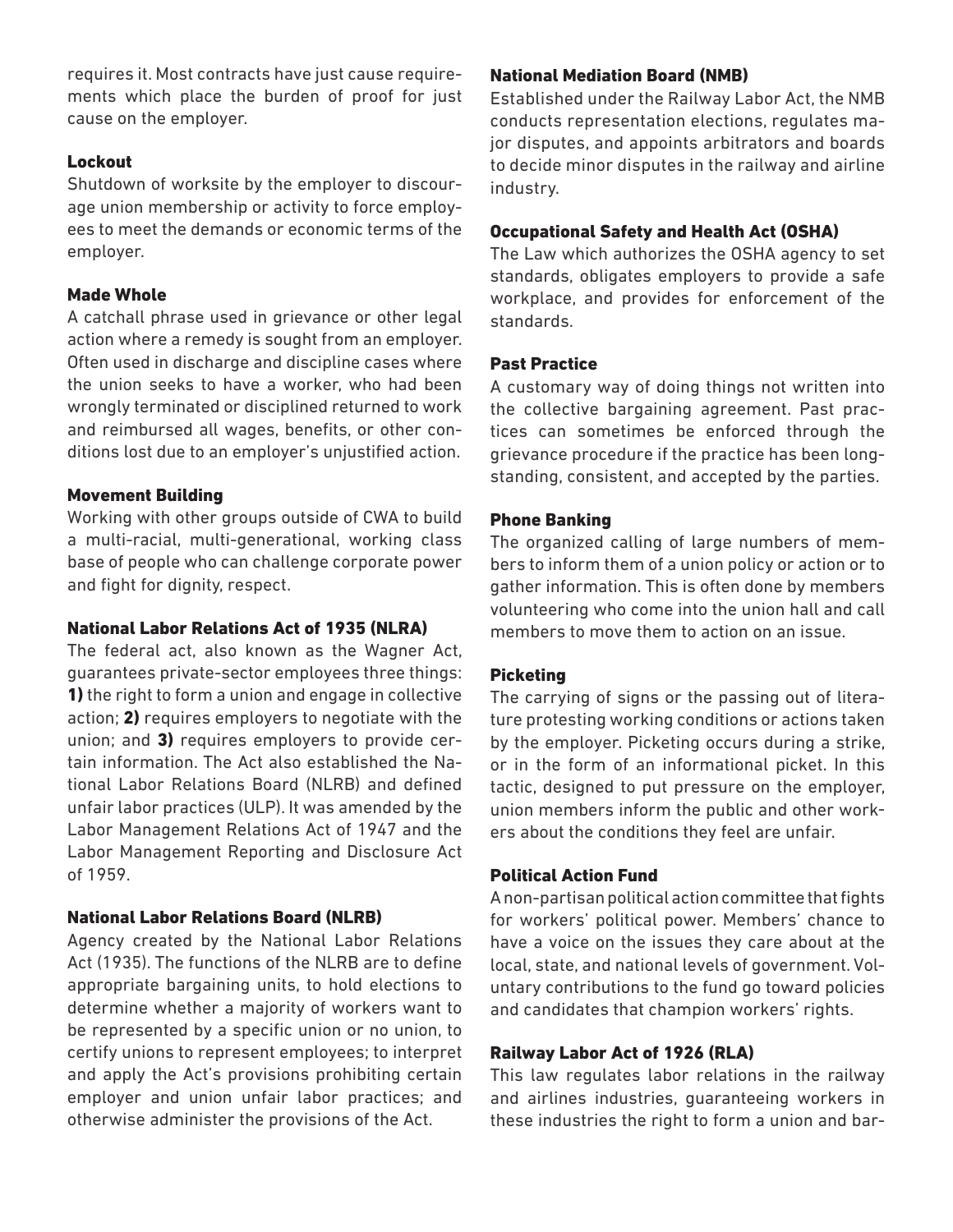gain collectively. The RLA severely controls the timing and right to strike. Also, bargaining units under the RLA are usually nation-wide, making it more difficult for workers to form a union.

#### Rank and File

The members of a union. The source of our union's power.

# **Recognition**

The employer's acknowledgement of a union as the exclusive bargaining agent for the employees, given either voluntarily upon evidence of an employee petition, or by legal requirement after an election conducted the government.

# Right-to-Work (For Less)

Anti-union term coined to describe state laws that make it illegal for a collective bargaining agreement to contain clauses requiring union membership as a condition of employment. So called "right to work" laws encourage the use of "free riders" by forcing union members to subsidize the benefits of collective bargaining for people not willing to pay their fair share.

# Scab

A person who continues to work, or who accepts employment, while the workers are on strike. By filling the jobs of striking workers and keeping the employer operational, scabs may weaken or help break the strike.

#### Sexual Harassment

Any unwanted comments, looks, suggestions, advances or physical contact based on sex. Sexual harassment is against the law when it is so frequent or severe that it creates a hostile or offensive work environment, or when it results in an adverse employment decision, such as firing or demoting the victim.

# Strike

Temporary stoppage of work by a group of workers (not necessarily members of a union) to express a grievance, enforce a demand for changes in conditions of employment, obtain recognition, or resolve a dispute with management.

# Taft Hartley Act

The Taft Hartley Act of 1947 was an amendment to the NLRA which prohibited jurisdictional strikes, wildcat strikes, solidarity strikes, secondary picketing, and outlawed closed shops – giving workers the right to decline to join a union.

# Unfair Labor Practice (ULP)

Action by either an employer or union which violates certain provisions of national or state employment laws, such as a refusal to bargain in good faith.

# Union Activist

Union members who are active and involved to make sure the union thrives, meets the needs of its members, and is a force for social and economic justice. CWA Activists play a critical role in advancing our Political/Legislative, Human Rights, Health & Safety, and Organizing programs.

# Union Label or Bug

A stamp or tag on a product or card in a store or shop to show that the work is done by union labor. The "bug" is the printer's symbol.

# Union Shop

A form of union security provided in the collective bargaining agreement which requires employees to belong or pay dues to the union as a condition of retaining employment. It is illegal to have a closed shop which requires workers to be union members before they are hired. The Union shop is legal, except in so-called "right-to-work" states, because it requires workers to join the union or pay dues within a certain time period after they are hired.

# Weingarten Rights

The rights of employees covered by the NLRA to request union representation during investigatory interviews if they reasonably believe that the interview could result in discipline. Weingarten rights also guarantee the rights of union representatives to assist and counsel employees during interviews which could lead to discipline.